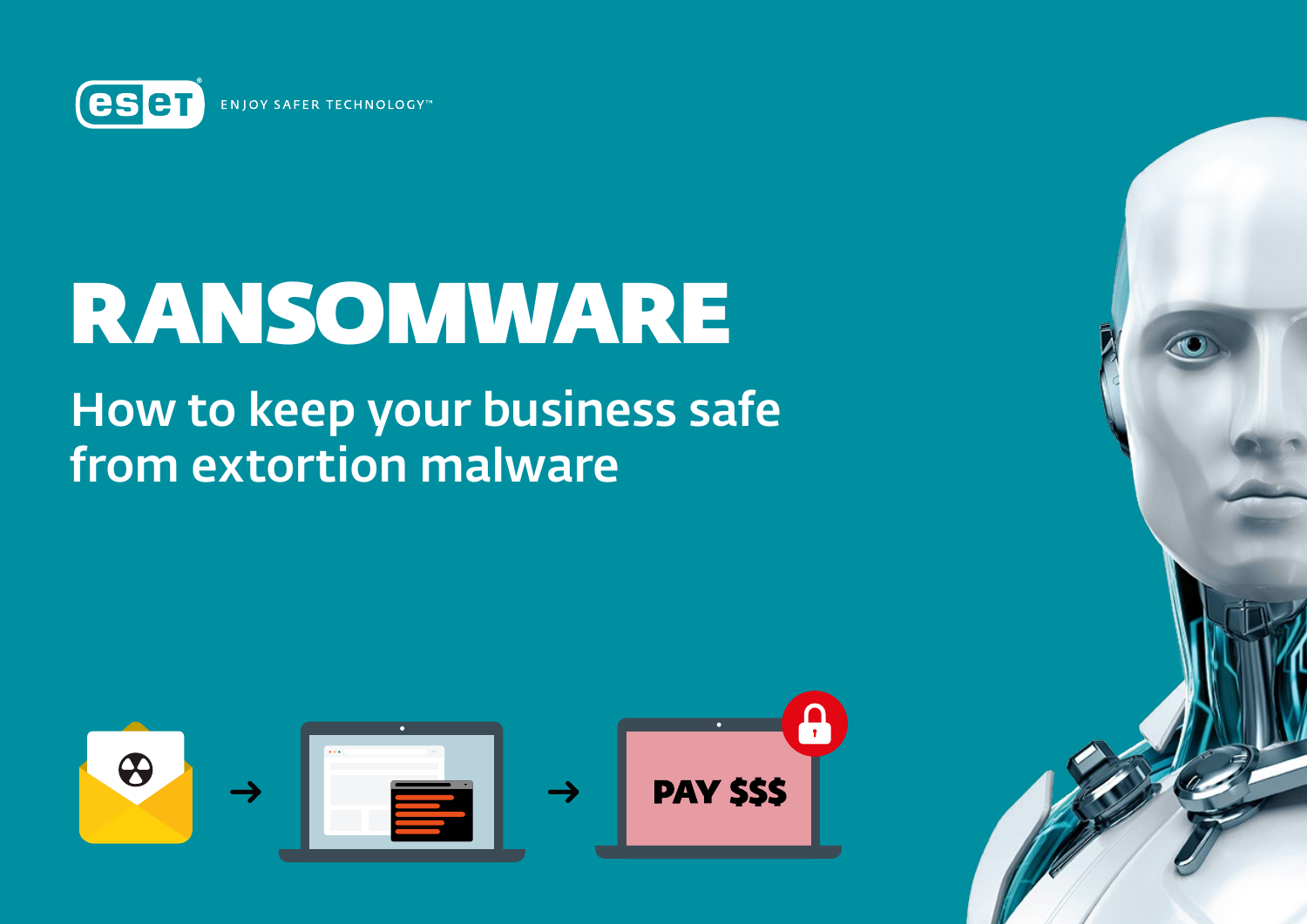### **Contents**

- 2 Ransomware prevention
- 4 [Keep your company desktops safe](#page-3-0)
- 7 [What if my company desktop is already infected?](#page-4-0)
- 8 [Don't forget about company Android devices](#page-5-0)
- 9 [What if my company Android device has already been infected?](#page-6-0)
- 10 [Last but not least: Should I pay a ransom?](#page-7-0)

# Ransomware is malware that can lock a device or encrypt its contents in

**Executive summary**

order to extort money from the owner in return for restoring access to those resources. This kind of malware can also have a built-in timer with a payment deadline that must be met, otherwise the price for unlocking the data and hardware will grow – or the information and the device will ultimately be rendered permanently inaccessible.

Among the well-known examples of ransomware afecting desktop computers are Reveton, CryptoLocker, CryptoWall and TeslaCrypt; and on mobile platforms Simplocker and LockerPin.

Analyses by ESET show that ransomware has emerged as a very popular form of malware for cybercriminals, and that incidences of its use have been rising for many years, targeting both privately owned as well as business devices. Windows and Android are currently the most commonly targeted operating systems, but recent research shows that even Linux and OS X are not exempt from ransomware.

To help companies mitigate the risks of ransomware infection, this white paper documents frequently used attack vectors, offers guidance on how to efectively protect company devices and their contents, and describes the available options when devices or files have already been taken hostage.

Additionally, it provides ESET's views on the most pressing question that victims of ransomware attack have to answer: "Should I pay what the cybercriminals demand?"

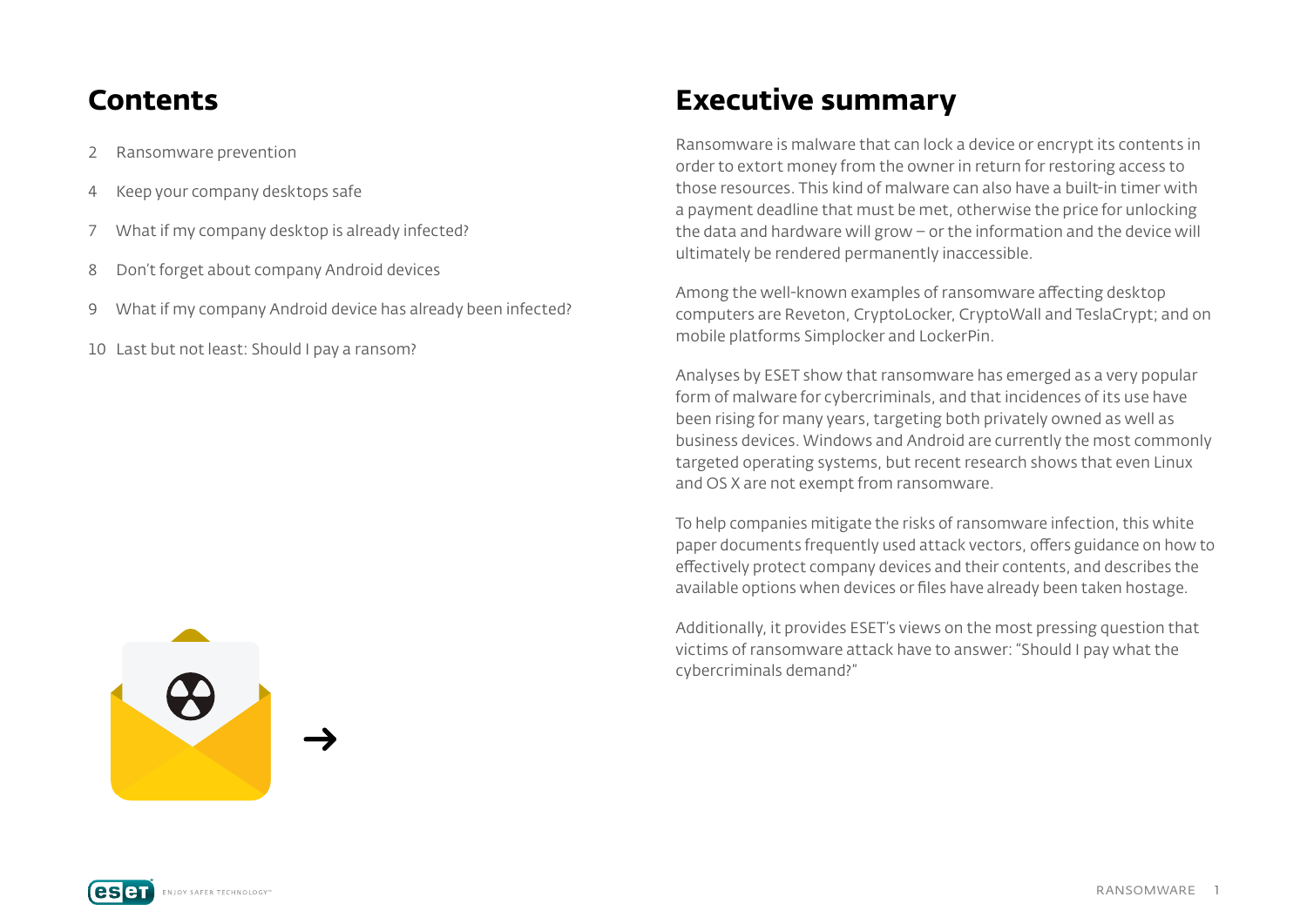## **Ransomware prevention**

For businesses, the stakes are fairly high. Compared to private users, if a firm loses access to crucial resources it might result in financial loss and/or reputational damage. And as a *[recent survey](http://www.isaca.org/Pages/2016-Cybersecurity-Snapshot.aspx)* of nearly 3,000 IT and cybersecurity professionals worldwide showed, as many as one in five organizations has already experienced an incident involving this kind of threat.

Attackers nowadays use encryption that is as strong as that used by banks to protect payments by their clients, making recovery of files and devices more complicated—and in the worst cases, even impossible.

It is therefore cheaper to focus on prevention than to pay for the consequences. If company devices are not protected and employees lack proper training, there is a high risk that in the event of a ransomware infection, valuable data stored on company devices and subsequently on disks connected to them via networks, will be lost forever.

#### A. Use the latest version of your security software

Install the most recent version of your security software, as many infections occur because outdated solutions remain in place. If you have a valid ESET license, updating to the latest version costs nothing.

If you are still using ESET Endpoint Security versions 3 or 4, we strongly recommend updating to the newest, 6th generation of our business products, which applies the latest technologies specially crafted to improve client protection from malware that uses obfuscation and/or encryption to stay undetected.

Examples of these technologies include Advanced Memory Scanner, which looks for suspicious behavior after malware decloaks in the memory, and **Exploit Blocker**, which strengthens protection against targeted attacks and previously unseen vulnerabilities, also known as zero-day vulnerabilities.

#### B. Keep your security software's virus database up-to-date

New versions of ransomware are released frequently, so it is important that computers and other company devices receive regular virus database updates. Among other precautions, this helps to ensure they are not vulnerable to ransomware infections. ESET products check for updates every hour, provided they detect a valid license and a working Internet connection.

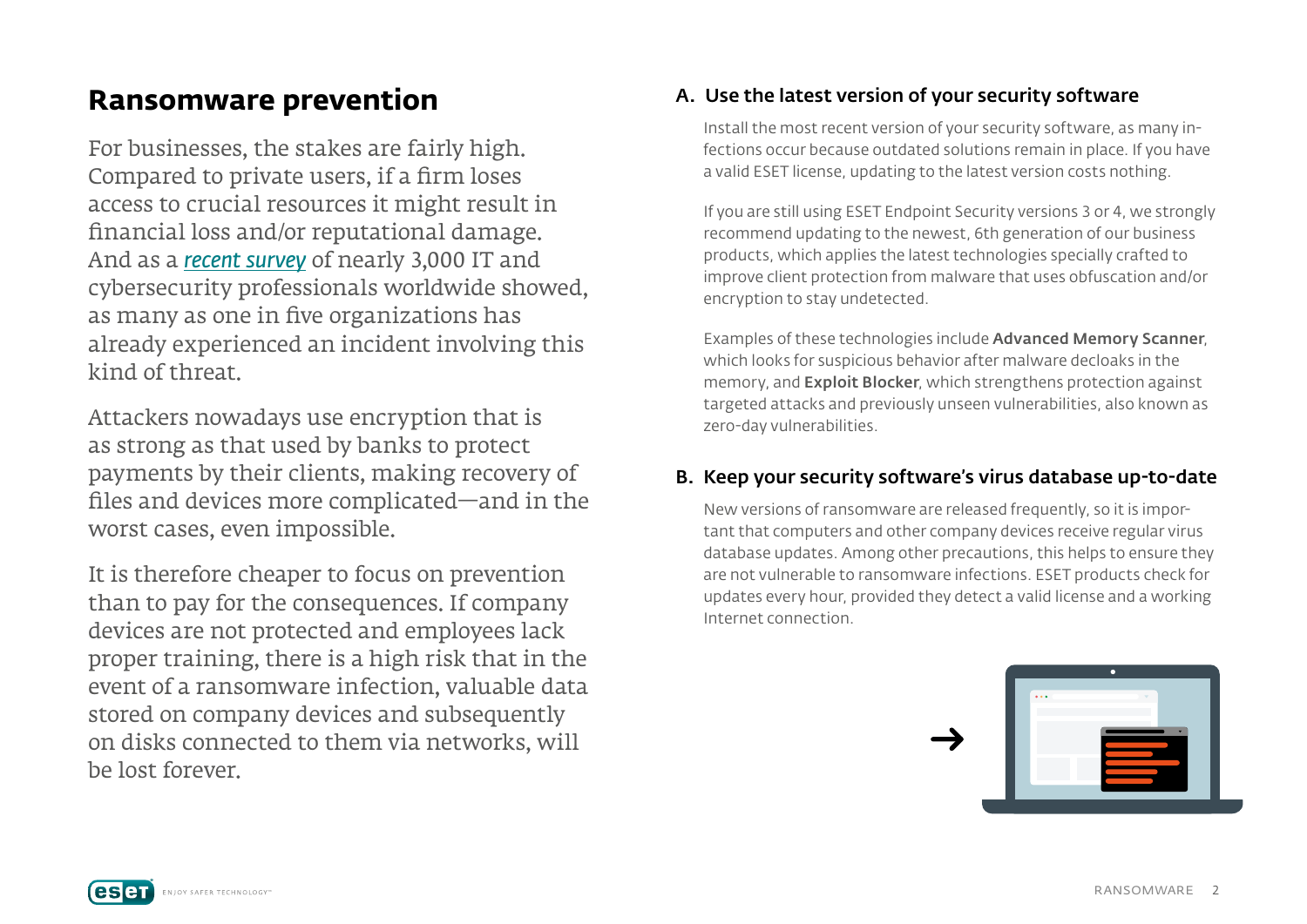#### <span id="page-3-0"></span>C. Enable the ESET LiveGrid® cloud protection system

Unknown and potentially malicious applications, and other possible threats, are monitored and submitted to the ESET cloud via the ESET LiveGrid Feedback System. The samples collected are subjected to automatic sandboxing and behavioral analysis, which results in the creation of automated signatures if malicious characteristics are confirmed.

ESET clients learn about these automated detections via the ESET LiveGrid Reputation System in a matter of minutes, without the need to wait for the next signature database update. If a process is deemed unsafe – such as deleting a backup – it is immediately blocked. It is important to note that ESET LiveGrid uses only hashes of suspicious files, never their contents, thus respecting the privacy of ESET customers.

# **PAY \$\$\$** ō

#### **IMPORTANT NOTE**

It is possible that your company firewall could block ESET Live Grid communications, so you should verify that it is working properly. To do this, please visit the following webpage of the renowned testing organization AMTSO, of which ESET is a member:

#### *[http://www.amtso.org/feature](http://www.amtso.org/feature-settings-check-cloud-lookups/)-settings-check-cloud-lookups/*

Click on the link "Download the CloudCar Testfile" and download the test file "cloudcar.exe". If ESET LiveGrid works properly, the file will open on ESET's servers and, after obtaining the necessary information, will block it. The file will not be downloaded onto your computer and following message will be displayed:

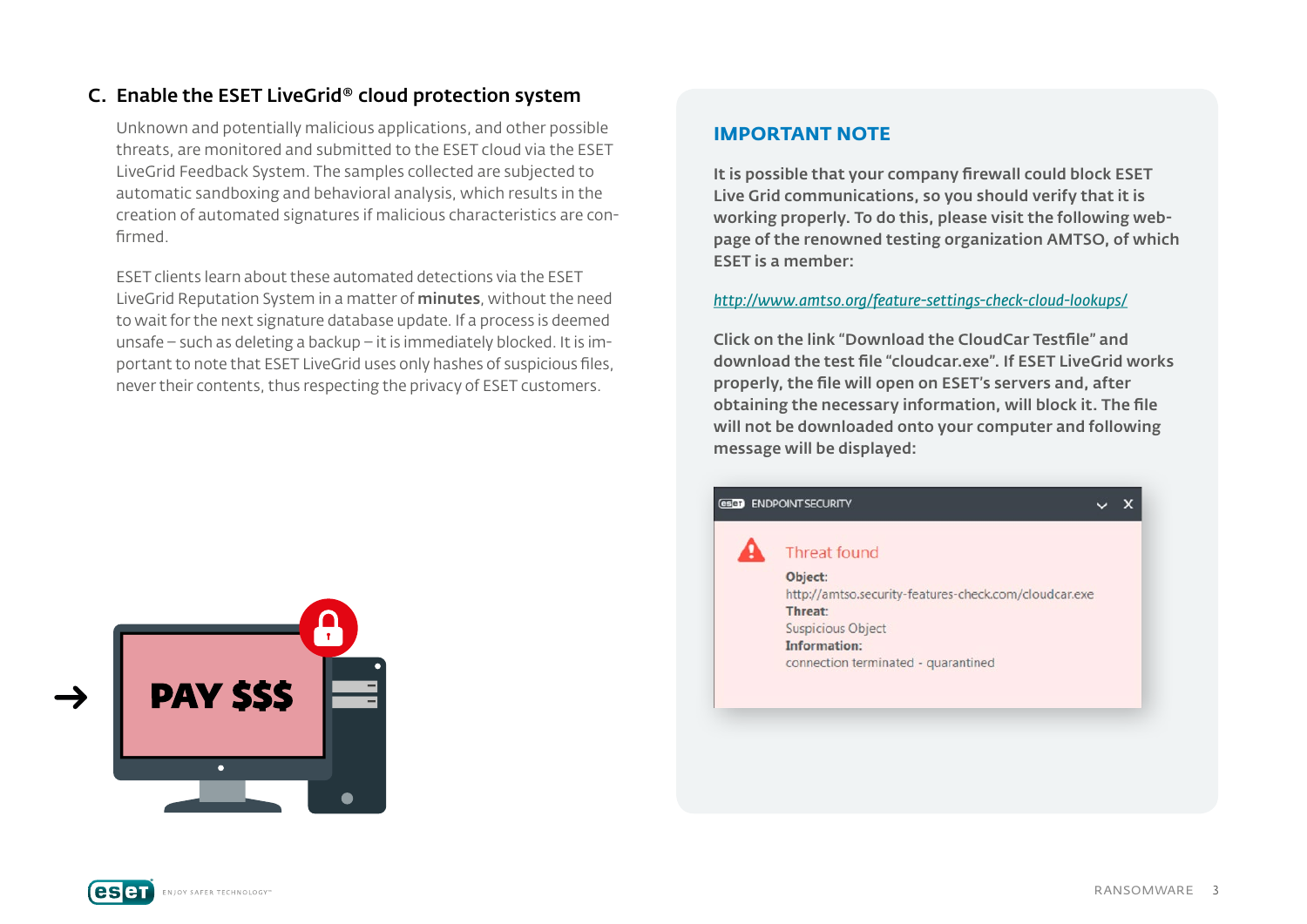### <span id="page-4-0"></span>**Keep your company desktops safe**

To mitigate the risk of data loss and damage to devices commonly caused by ransomware, we encourage all companies to follow these eleven steps.

#### **11 STEPS FOR PREVENTING DATA LOSS**

- **O** Back up important data regularly
- **2** Patch & update your software automatically
- ➌ Pay attention to your employees' security training
- ➍ Show hidden file-extensions
- **O** Filter executable attachments in email
- **G** Disable files running from AppData/LocalAppData folders
- ➐ Consider shared folders
- ➑ Disable RDP
- Use a reputable security suite
- **10** Use System Restore to get back to a known-clean state
- **11** Use a standard account instead of one with administrator privileges

#### 1. Back up important data regularly

The single, best measure to defeat ransomware before it even starts its malicious activity, is to have a regularly updated backup. Remember that malware will also encrypt files on drives that are mapped and have been assigned a drive letter, and sometimes even on drives that are unmapped.

This includes any external drives such as a USB thumb drive, as well as any network or cloud file stores. Hence, a regular backup regimen is essential, ideally using an off-site, offline device for storing the backup files.

#### 2. Patch and update your software automatically

Malware authors frequently rely on people running outdated software with known vulnerabilities, which they can exploit to silently access company devices and their systems. Businesses can significantly decrease the potential for ransomware pain if they make a practice of updating company software and devices as often as possible.

Some software vendors release security updates on a regular basis, but there are often "out-of-cycle" or unscheduled updates in cases of emergency. Enable automatic updates if you can, or go directly to vendors' websites.

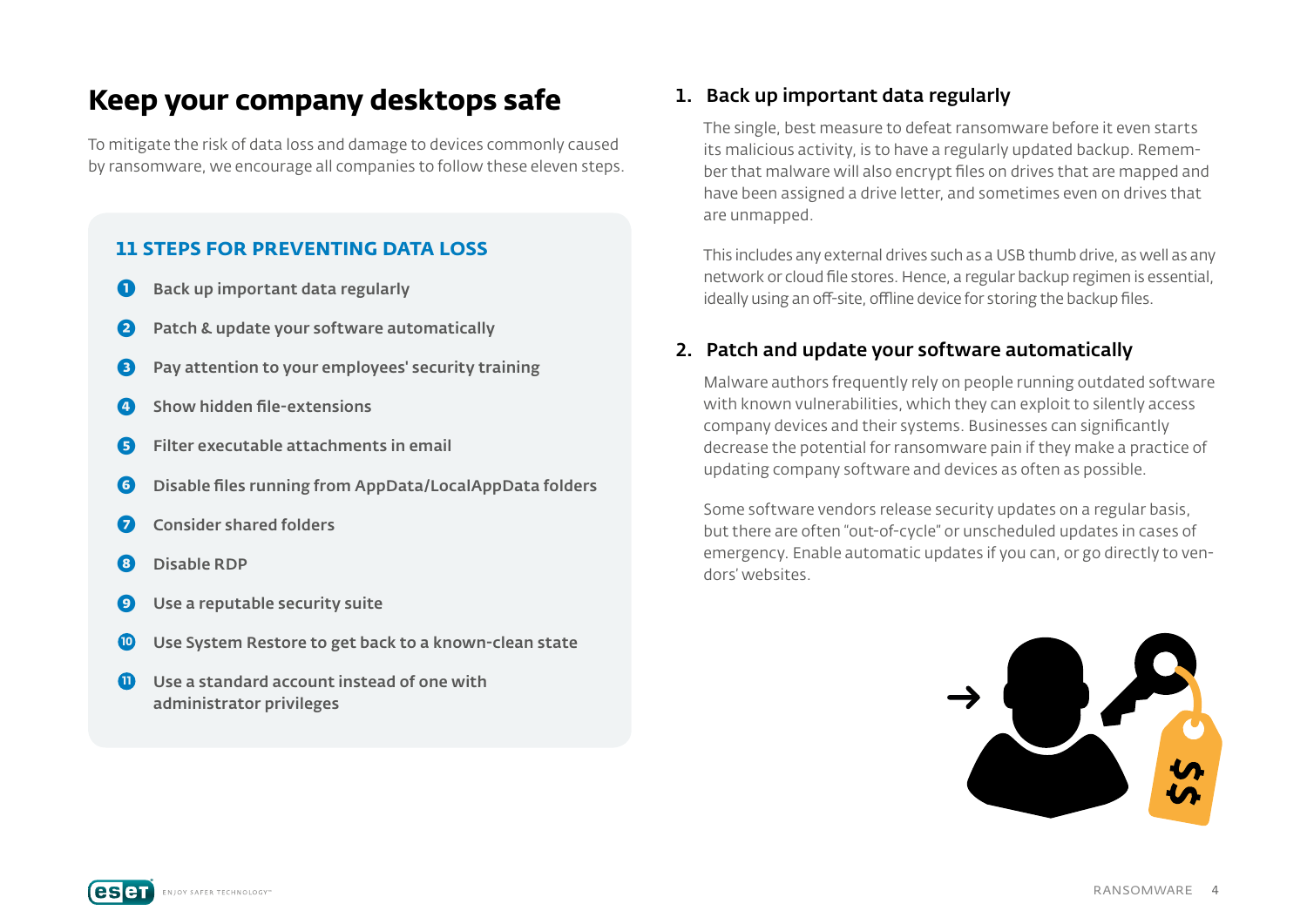#### <span id="page-5-0"></span>3. Pay attention to your employees' security training

One of the most common infection vectors is social engineering – methods that are based on fooling users and trying to convince them to run executable files. By claiming to be a tracking notification email from a delivery company (such as FedEx or UPS), an email from their bank, or an internal company message such as New\_Wages.pdf.exe, the attackers try to dupe employees to achieve their malicious goals. To prevent this from happening, employees should be trained not to open any unknown or suspicious email attachments, links or files.

#### 4. Show hidden file-extensions

Ransomware frequently arrives in an email attachment with the extension ".PDF.EXE". This counts on Window's default behavior of hiding known file extensions. Re-enabling the display of the full file extension makes spotting suspicious files easier.

#### 5. Filter executable attachments in email

If your gateway mail scanner has the ability to filter files by extension, you may wish to block emails sent with ".EXE" file attachments, or those with attachments that have two file extensions ending with an executable ("\*.\*.EXE" files, in filter-speak). We also recommend filtering files with the following extensions: \*.BAT, \*.CMD, \*.SCR and \*.JS.

#### 6. Disable files running from AppData/LocalAppData folders

A notable behavior of a large proportion of ransomware variants is that they run their executable from the AppData or Local AppData folder. You can create rules within Windows or with intrusion prevention software to disallow this behavior. If for some reason legitimate software is set to run from the AppData rather than the usual Program Files area, you will need to exclude it from this rule.

#### 7. Consider shared folders

Bear in mind that any company device infected by ransomware might also cause encryption of all files in shared folders to which it has write permission. For this reason, employees should consider which valuable and sensitive files they store on shared disks, as their data in these locations might get encrypted by malware, even though their computer wasn't directly infected.

#### 8. Disable RDP

Ransomware often accesses target machines using Remote Desktop Protocol (RDP), a Windows utility that allows others to access desktops remotely. Cybercriminals have also been known to log in via an RDP session and disable the security software. It is best practice to disable RDP unless you need it in your environment. For instructions on how to do so, visit the appropriate Microsoft Knowledge Base articles.

#### 9. Use a reputable security suite

Malware authors frequently send out new variants of their malicious code, trying to avoid detection, so it is important to have multiple layers of protection. Even after it burrows into a system, most malware relies on remote instructions to perform serious mischief. If you encounter a ransomware variant that is so new that it gets past antimalware software, it may still be caught when it attempts to connect with its Command and Control (C&C) server to receive instructions for encrypting files. ESET's latest software suite provides an enhanced **Botnet Protection** module that blocks malicious traffic trying to communicate with a C&C server.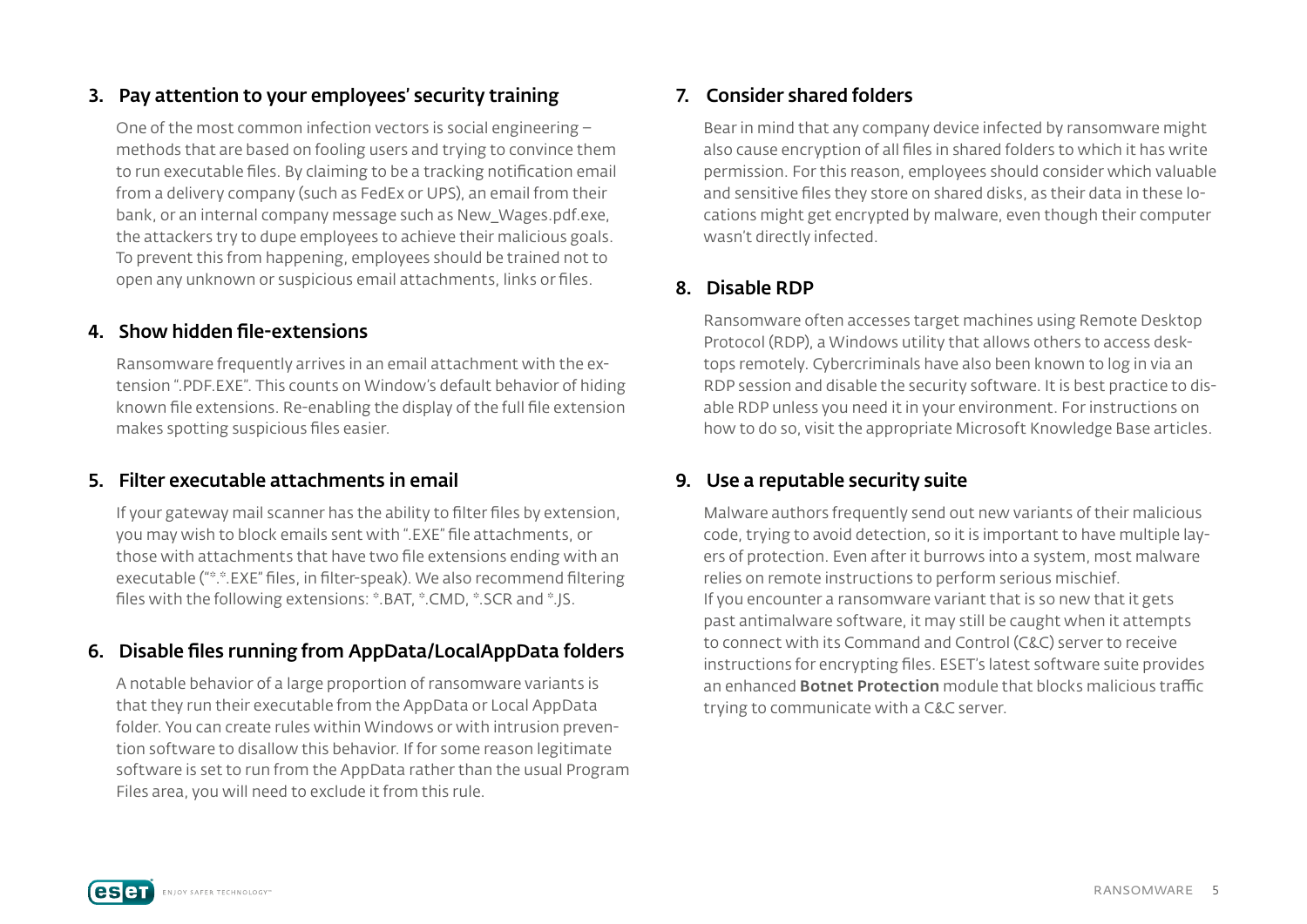#### <span id="page-6-0"></span>10. Use System Restore to get back to a known-clean state

If System Restore is enabled on the infected Windows machine, it might be possible to take the system back to a known-clean state and restore some of the encrypted files from "shadow" files. But you have to outsmart the malware and move quickly.

This is because some of the newer ransomware has the ability to delete the "shadow" files from System Restore. Such malware will start deleting "shadow" files whenever the executable file is run, and you might not even know that this is happening, since executable files can run without the operator knowing, as a normal part of Windows system operation.

#### 11.Use a standard account instead of one with administrator privileges

Using an account with system administrator privileges is always a security risk, because then malware is allowed to run with elevated rights and may infect the system easily. Be sure that users always use a limited user account for regular daily tasks and the system administrator account only when it is absolutely necessary. Do not disable User Access Control.

#### **RANSOMWARE: HOW IT WORKS**





Ransomware is a type of malicious software that can lock your device and take hostage files that might have some personal or professional value to you.



Malware is often spread via email or by drive-by downloads from compromised websites. After it's done its malicious job, the ransomware generates a pop-up message telling you to pay.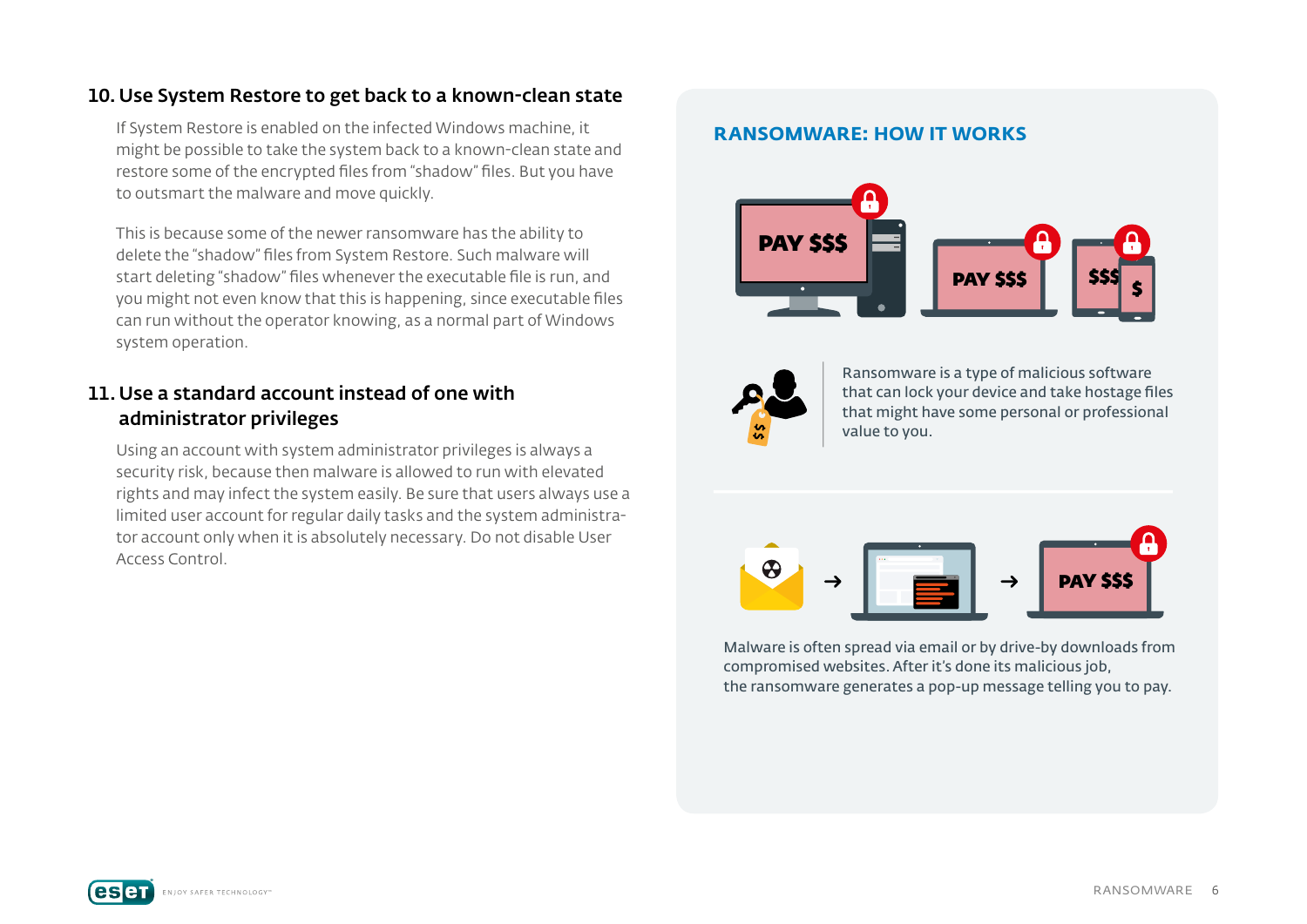# <span id="page-7-0"></span>**What if my company desktop is already infected?**

#### Disconnect the device

If you or any of your employees run a suspicious file and you are unable to open some of the stored files, immediately disconnect the device from internet, company network and if possible also from the electricity supply. This can prevent communication between the malware and its C&C server before it finishes encryption of the data on that device and all its mapped disks.

Although this isn't a bulletproof technique, it gives your company at least some chance to save some of the valuable files before they are fully encrypted. We recommend a hardware shutdown, as ransomware might be programmed to monitor software shutdown and cause more damage.

#### Contact ESET technical support

If the ransomware has already run its course and you don't have a functional backup, contact ESET technical support. Don't forget to attach a log from ESET Log Collector and a few samples of the encrypted files—if possible, send approximately five MS Word or MS Excel files.

If your company license has 100 or more seats, our specialists will contact you requesting more information about the infection after you submit a ticket via our online system. In cooperation with the ESET Malware Research Laboratory, our specialists will attempt to decrypt and recover the afected files.

But please bear in mind that the authors of malicious code have gone to considerable lengths to make their ransomware efective, using ever stronger and more advanced encryption. It is therefore often impossible to decrypt everything, or to do so quickly.

Nowadays, encryption is a technological standard protecting bank and financial transfers, e-shop transactions and many other online services and the latest versions are close to impenetrable. It is for this reason that no vendor can guarantee to recover your files.

ESET experts will attempt to find ransomware loopholes that will allow them to repair the damage caused to your afected disks and devices. If they are successful, they will provide you with a decryption tool tailor-made for your business.

Based on our experience, this outcome is possible for one in five ransomware cases. This process can take up to several weeks, depending on how skillful the malware authors were. It is possible that the attempt will not succeed. If you have opted for ESET Premium Support, our specialists are available to answer your requests 24 hours a day, 365 days a year.

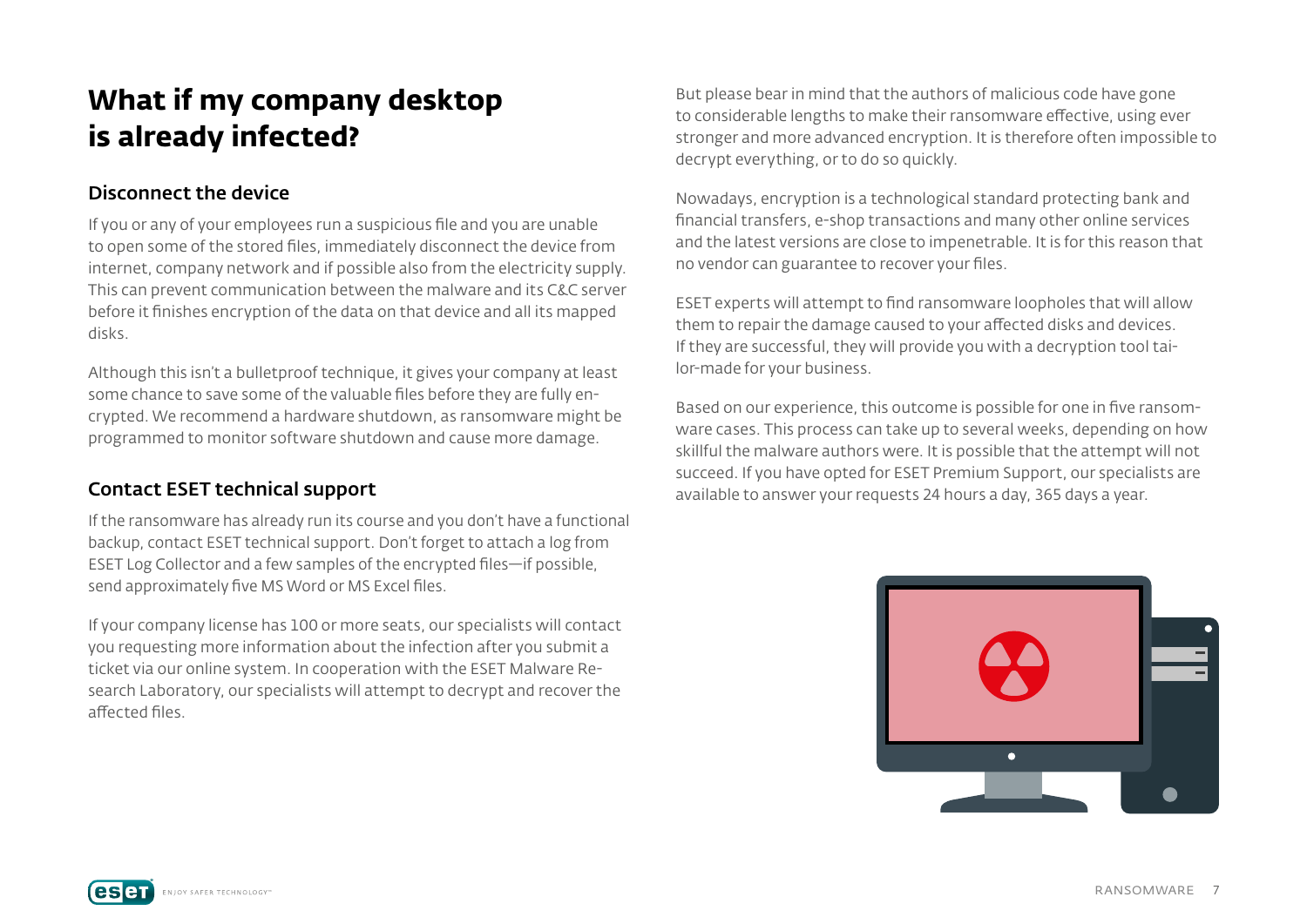# **Don't forget about company Android devices**

As we already mentioned, malware authors are not focusing solely on Windows. In recent years they have shifted their attention to the *[most](https://www.idc.com/prodserv/smartphone-os-market-share.jsp)  [dominant mobile operating system, Android](https://www.idc.com/prodserv/smartphone-os-market-share.jsp)*, which is used by many businesses smartphones and tablets.

ESET has seen various families of Android ransomware designed to target mobile devices specifically. Attackers use various techniques, such as pretending to be antivirus software or disguising their ransom demand as a local law enforcement agency and blocking the device (an example of such ransomware is *[Reveton](http://www.virusradar.com/en/Win32_Reveton.A/description)*).

In 2014, our researchers encountered the first ransomware that attempted to *[encrypt data on mobile](http://www.welivesecurity.com/2014/06/04/simplocker/)* devices running Android. Since then, attackers have come up with more than 50 variants, each more dangerous and more advanced than the last. Only a year later, the *[first ransomware that blocked](http://www.welivesecurity.com/2015/09/10/aggressive-android-ransomware-spreading-in-the-usa/)  [access](http://www.welivesecurity.com/2015/09/10/aggressive-android-ransomware-spreading-in-the-usa/)* to a device by setting a random four-digit screen-lock appeared.

Remember that all of these malicious codes were able to efectively block access to resources vital for everyday business, and demanded hundreds of dollars from the victims and their companies to restore access.



#### **HOW TO KEEP YOUR ANDROID DEVICES PROTECTED?**

#### A. Train your employees

For employees using Android devices, it's important to be aware of ransomware threats and to take preventive measures. Training is therefore an essential countermeasure.

- Among the most important steps to take is to avoid unofficial or third-party app stores.
- Before employees download anything from the official store, they should read the reviews by other users. Malicious behavior is quickly identified by users and comments about it are published directly on the app page.
- Employees should always check if the permissions that the app is requesting are necessary for its proper function.
- If possible, create a whitelist of apps allowed on company Android devices.

#### B. Use security software

Have a mobile security app installed and kept up to date in all the company Android devices. If you are an ESET customer, you can install ESET Endpoint Security for Android as a part of the following ESET Business Solutions security packages:

- ESET Endpoint Protection Standard
- ESET Endpoint Protection Advanced
- ESET Secure Business
- ESET Secure Enterprise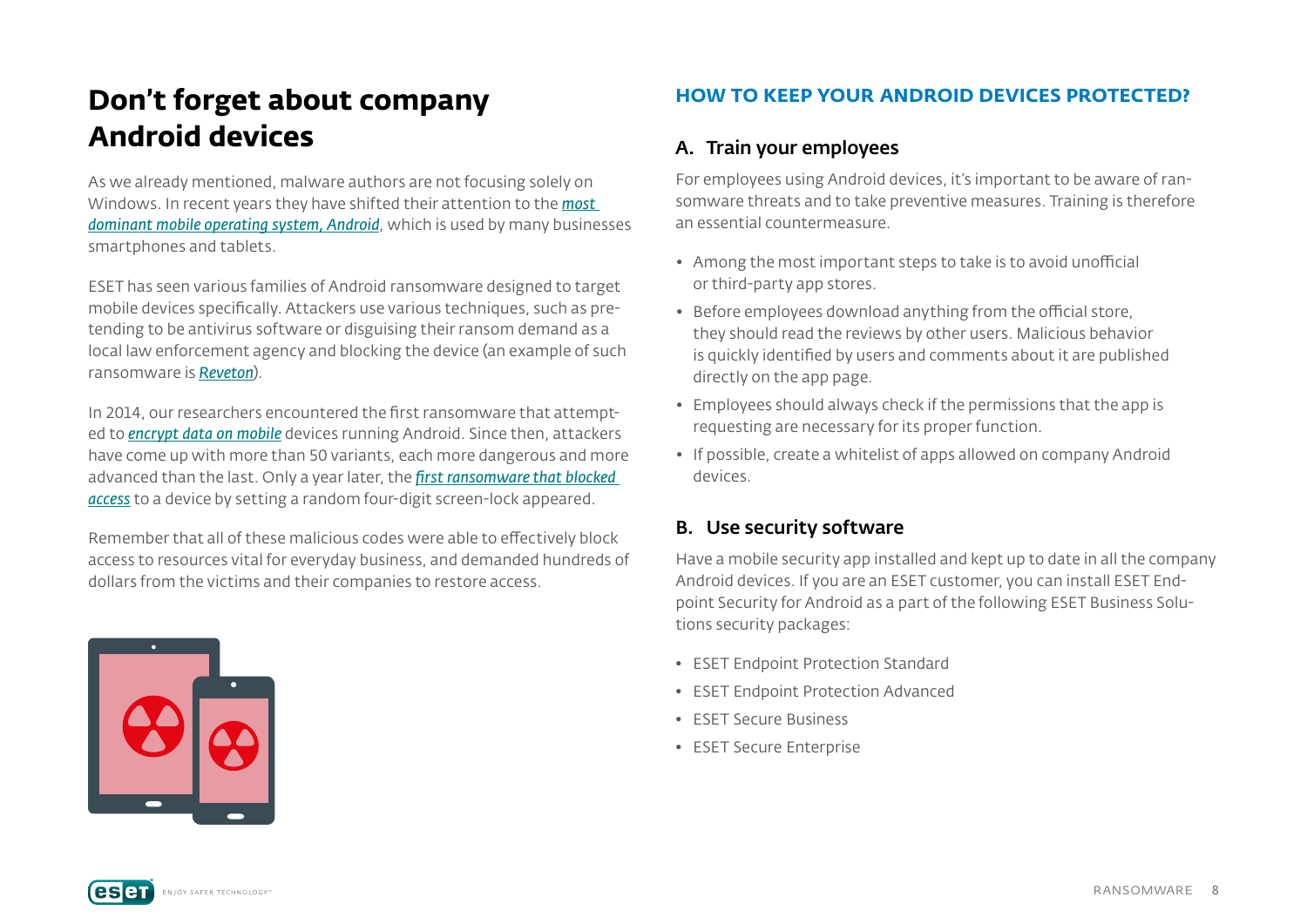#### C. Backup all the important data

Additionally, it is important to have a functional backup of all important data from each Android device. The chances are that users who take appropriate measures against ransomware will never face any request for ransom. And even if they fall victim and – in the worst-case scenario – see their data encrypted, having a backup turns such an experience into nothing more than a nuisance.

# **What if my company Android device has already been infected?**

If your device or your employee's device gets infected by ransomware, you have several options for its removal, depending on the specific malware variant.

#### 1. Boot in safe mode

For the most simple lock-screen ransomware families, booting the device into Safe Mode – so third-party applications (including the malware) will not load – will do the trick and the user can easily uninstall the malicious application. The steps for booting into Safe Mode can vary on diferent device models (to find out which apply to your device(s) consult your manual, or Google the results).

#### 2. Revoke administrator privileges for malware

In the event that the application has been granted Device Administrator privileges – as it is often the case with new variants of ever-more aggressive ransomware – these must first be revoked from the settings menu before the app can be uninstalled.

#### 3. Reset password via Mobile Device Manager

If ransomware with Device Administrator rights has locked the device using Android's built-in PIN or password screen lock functionality, the situation gets more complicated. It should be possible to reset the lock using Google's Android Device Manager or an alternative MDM solution. Rooted Android phones have even more options.

#### 4. Contact technical support

If files on the device have been encrypted by crypto-ransomware such as Android/Simplocker, we advise users to contact their security provider's technical support. Depending on the specific ransomware variant, decrypting the files may or may not be possible.

#### 5. Factory reset

A factory reset, which will delete all data on the device, can be used as the last resort in case none of the previous solutions are available.